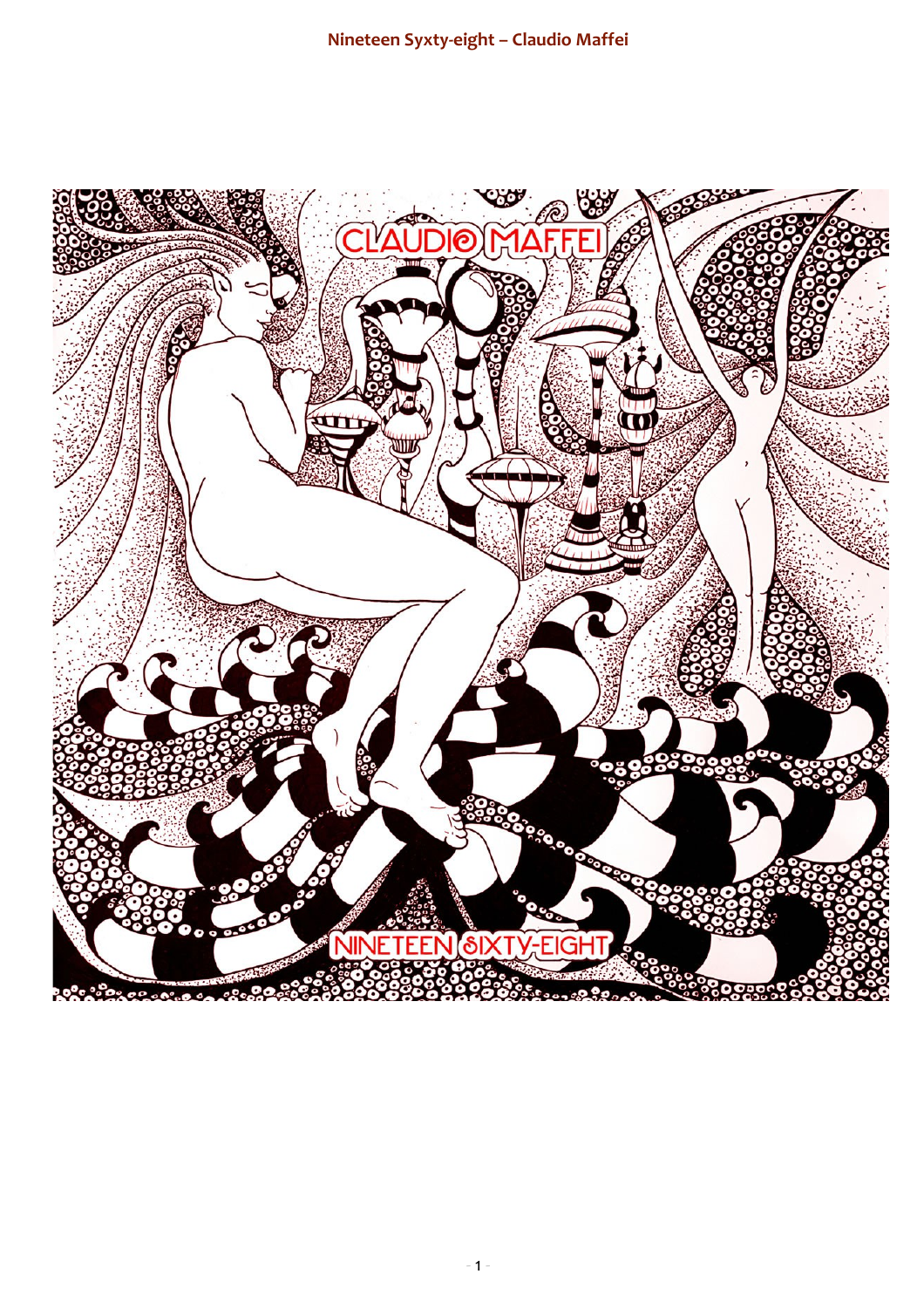## Ephemeral Freedom

Claudio Maffei, Alessandro Chessa / Claudio Maffei © 2019 Maffei. All rights reserved

I don't need no social sharing Nor any boring virtual dating I've had enough of mass opinions I don't need their silly visions

I don't like the hypercritical they're spending life upon a keyboard Don't give a fuck of trendy fashion Brand fanatics bring me to depression

Ah ephemeral freedom, Ah ephemeral freedom

I don't want your faint advice Flood of words, drought of mind I don't need tweet-made politics With their followers just like sheep

Ah ephemeral freedom, Ah ephemeral freedom

I don't need no special offers Brought by stressful advertisers Spam and digital pollution Slowly increases mind's corruption

Ah ephemeral freedom, Ah ephemeral freedom A golden cage of dummy wisdom

## Shy Sun Shine

Claudio Maffei © 2017 Maffei. All rights reserved

Shy sun behind the clouds Shadows fall on the ground Grey light all around Talking mouths making no sound

Canned people go fast On the highways they know so well Trying to reach the everyday goal Until the day becomes a new one

Fight to find the light in the hardest times Shy old sun don't be a fool Shy sun shine on you

Shy sun behind the hill Cold wind is making us thrill Ego maniacs are leading the world They build castles of empty words

Social people post fast Good to lie to themselves Trying to reach a one penny glory Everyday in a fake new story

Fight to find the light in the hardest times Shy old sun don't be a fool Shy sun shine on you

## Given This Life

Claudio Maffei / William Pizzuti, Claudio Maffei © 2019 Maffei. All rights reserved

All the wondrous things - are here to behold A starry night to gaze and to stare - at the glorious sight Can we believe it's a light that never will end it's come from afar to be here and to be shared

Thoughts and illusions appear in my brain they drift in a world never known, never have seen I try to imagine what this means in my mind I don't understand it's the same for all mankind

So Spread your wings and rise in an endless trance Given this life it seems only by chance We dance on a cloud that floats in the sky we don't understand, we are here and we ask why I need a chance to see what's true to see if I ever or never get through this life that is brief but intense could give me a sense of what's in my future ahead even a glance

All the meaningful things are here to behold A cloudy sunset turns into a painting of gold Seasons succeed one another without an end It's something that come far above over the men

Thoughts and illusions that stayed in my brain The journey given to me has come to an end I try to imagine what this means give it a name I tried to continue and give but it ends up the same

So Spread your wings and rise in an endless trance Given this life it seems only by chance We dance on a cloud that floats in the sky we don't understand, we are here and we ask why I need a chance to see what's true to see if I ever or never get through this life that is brief but intense could give me a sense of what's in my future ahead even a glance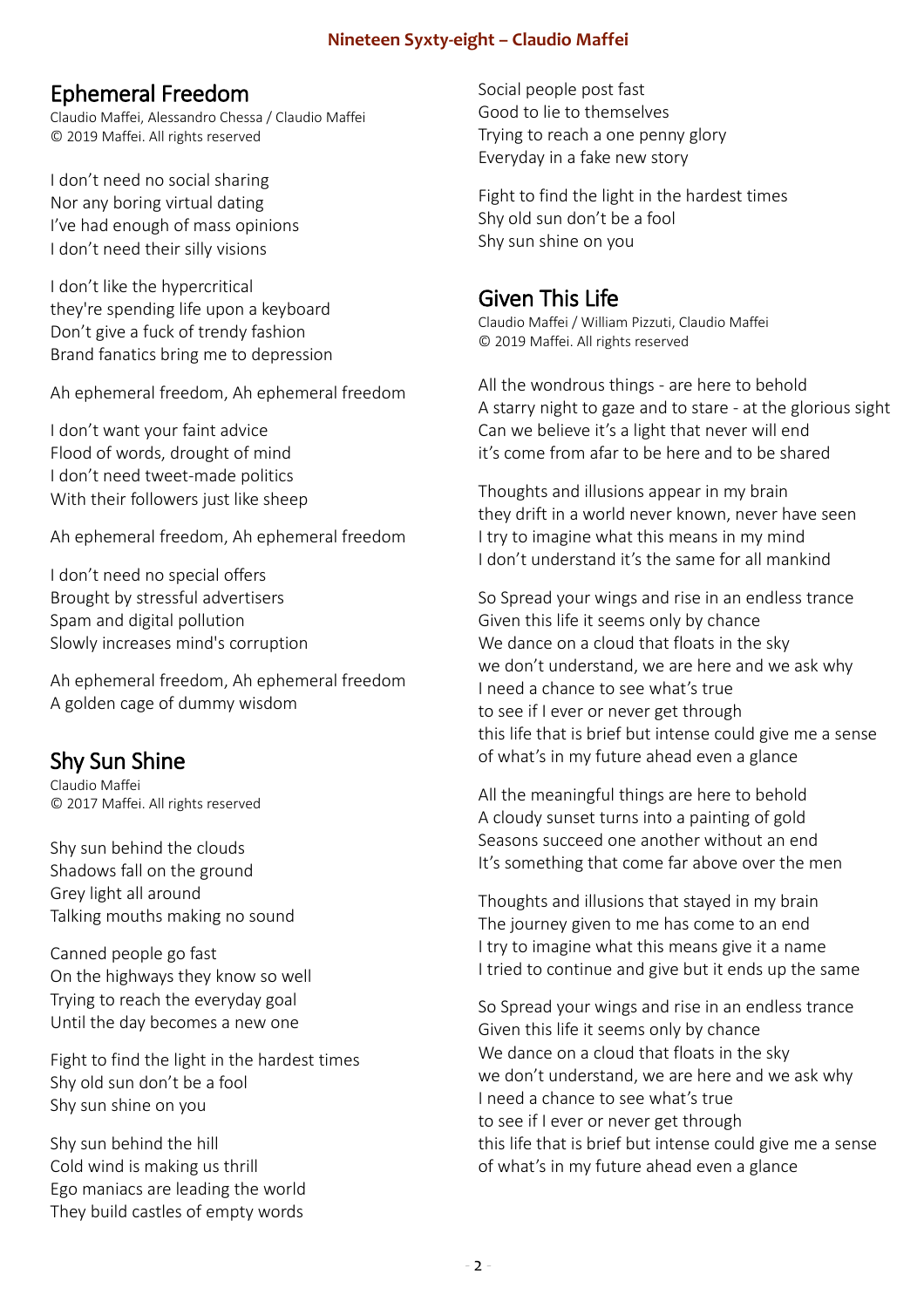#### Road of No Return

Claudio Maffei © 2019 Maffei. All rights reserved

Pass me the mug, I'll be drinking that wine Before I leave this critical land, I cannot stay There's no more hope other than to pray

Remember those days, Full of artistic shapes Free minded people always need it a lot, A human way For a global conscience easily astray

Now we're angry and wary, "Defending our homes" A gloomy mantra's born, Knife in hand

Killing beauty one day, Needing new foe to catch It's a road of no return, We already knew

We must look at the past, What we've already done Wasting your days away, on a road of no return Your life in hand.

Pass me the bag, I'll be wearing that flag While I leave this critical land, Don't ask me why Just be curious and keep on feeding your mind

Remember those days, Consonance in play Free minded people always need it a lot, A human way For a global conscience easily astray

## Rivers of Visions

Claudio Maffei © 2019 Maffei. All rights reserved

Lost in a 70's movie today, I can feel those feelings again. Me and my friends on a midsummer day, Focused on a new song to play.

And rivers of visions and sounds, Are slowly flowing over time. While you still wonder who you really are, Look in the mirror, an old me playing guitar.

Passions started to trace a way, Nothing seemed to hide that goal. Long hair, daydreams that's all we had, Empty pockets couldn't change our minds.

And rivers of visions and sounds, Are slowly flowing over time. While you still wonder who you really are, Look in the mirror, an old man playing guitar. Lost in 70's music again, Space-time is a state of mind. You cannot chose the feelings you get, Jumping in and out of the past.

And rivers of visions and sounds, Are slowly flowing over time. While you still wonder who you really are, Look in the mirror, an old me playing guitar.

# I Tip My Hat

Gregory Demos, Claudio Maffei / John Schiessler © 2010 Demos, Maffei, Schiessler. All rights reserved

My longest day is over now My shortest days have begun I slip into the summer haze Still chasing dreams that are on the run

The emptyness I felt so long Is now full of love and light The magic when I sing this song Got me groovin' feelin' outta sight

The slippery slope of time - time going by Slips so sudden from - from these hands I tip my hat to - every single soul Who enjoys the ride and understands

My longest night is over now My sweetest days have begun I weave into the summer maze Searching for those things that must be done

The slippery slope of time - time going by Slips so sudden from – from these hands I tip my hat to - every single soul Who enjoys the ride and understands

No need to bleed from your - tired old scars When the month of June - sings it's tune The truest sky can still - still be found And simply replace your darkest gloom

## Yesterday People

Claudio Maffei © 2019 Maffei. All rights reserved

Tony was a tall boy who used to play volleyball Soon he became a top player smart and strong Time gives time to reach our chosen goals He traded'em for some trip inside a spoon.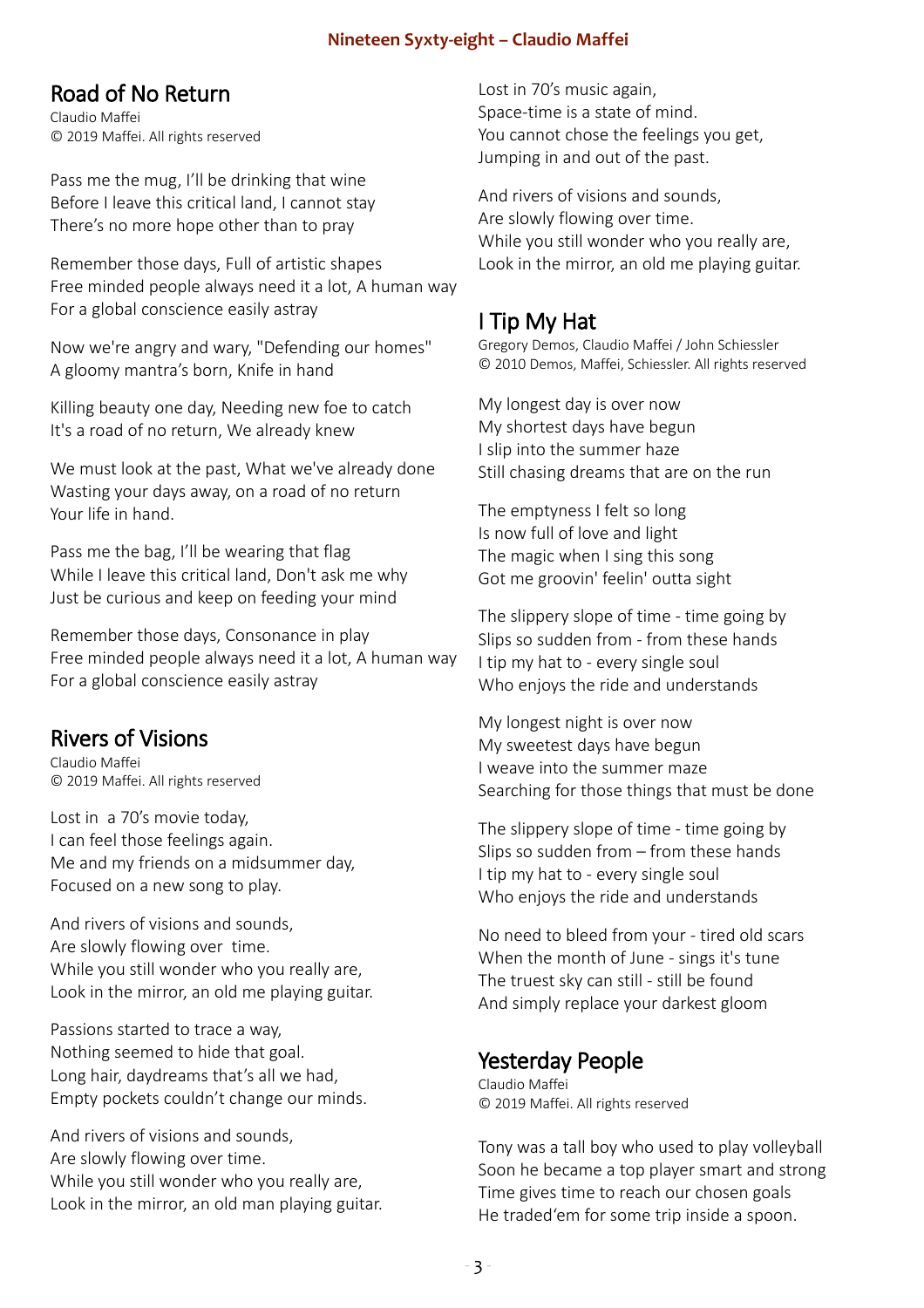Johnny used to paint in the years of grayness His imagination turned into artistic shapes Time gives time to flee every single drag, and doubt He traded'em for some trip inside a cloud.

Yesterday's people that we all forgot Thousands of glances in a daydream passing through Yesterday's people that we all forgot You were all victims of your times and nothing more

Dolores was just a girl who wished to play In her childhood faced a life astray Time gave her no time to understand She only learned how to fly inside a spoon.

No one really knows how sensitive a man can be You can't understand how hard is another man's life All those broken glances were not scrap, not junk It was isolation of fragile minded youth.

Yesterday's people that we all forgot Thousands of glances in a daydream passing through Yesterday's people that we all forgot You were all victims of your times and nothing more

# Off Beat Life

Claudio Maffei / William Pizzuti, Claudio Maffei © 2019 Maffei. All rights reserved

Seems like I've been here before In a life that never ends keeps going on sometimes here or another place Cannot see my own face and now

I see a man who lives so many life wonder if it is mine in the haze so surreal In the shadows that seem real Is it a dream or just unreal, one begins and one ends

Where is the life I knew has it gone past? will it bring back the pain in my brain? will it start the game all over again? Where's the light they said would light up my way? will it send away the haze from my brain? will the mirror be clearer again?

Then the sun is shining it's a brand new day and an eagle flies up so free in that ray On the open sea you see that inner light it brings peace and sense to this my off beat life

Feels like I've been here before, In a time that never stops keeps flowing on,

passing through another place, Will I leave footprints a trace?

I faced a man of who lives so many lifes I touched his life now it's mine in that haze so surreal from the ashes that remain the good and bad I will gain, a new life becomes real

Where are the memories I followed so long? will this haze bring back pain in my brain? will I get out from this merry-go-round? Where's the light they said would light up my way? will it send away the haze from my brain? will the mirror be clearer again?

Then the sun is shining it's a brand new day and an eagle flies up so free in that ray On the open sea you see that inner light it brings peace and sense to this my off beat life

# Believe in Yourself

Claudio Maffei / William Pizzuti, Claudio Maffei © 2019 Maffei. All rights reserved

See my confusion, minded pollution I've been bringing down on myself I keep on believing, I won't be seeing all the future that lies ahead Gotta keep movin', shake my illusion and make it work out straight in my head and put it on the right track out there

All of my dreaming, what I've been seeing in my head must come out as real It's a decision, just like a mission Could lead to a great happy end

Believe in yourself, no need to get out of your head Believe in yourself, Only you can build up your shell Others can see it but can't really feel the pain that comes when your sayin', the words your refraining will end when you stop playin' the game.

I'm digging to find, a light in my mind that comes when it's all set in your head I see that my life is, just what it should be still dreaming I smile down on my bed such a decision, just like a mission that grows when I take off of the shelf the things that have been stopping myself

All of my dreaming, has become being